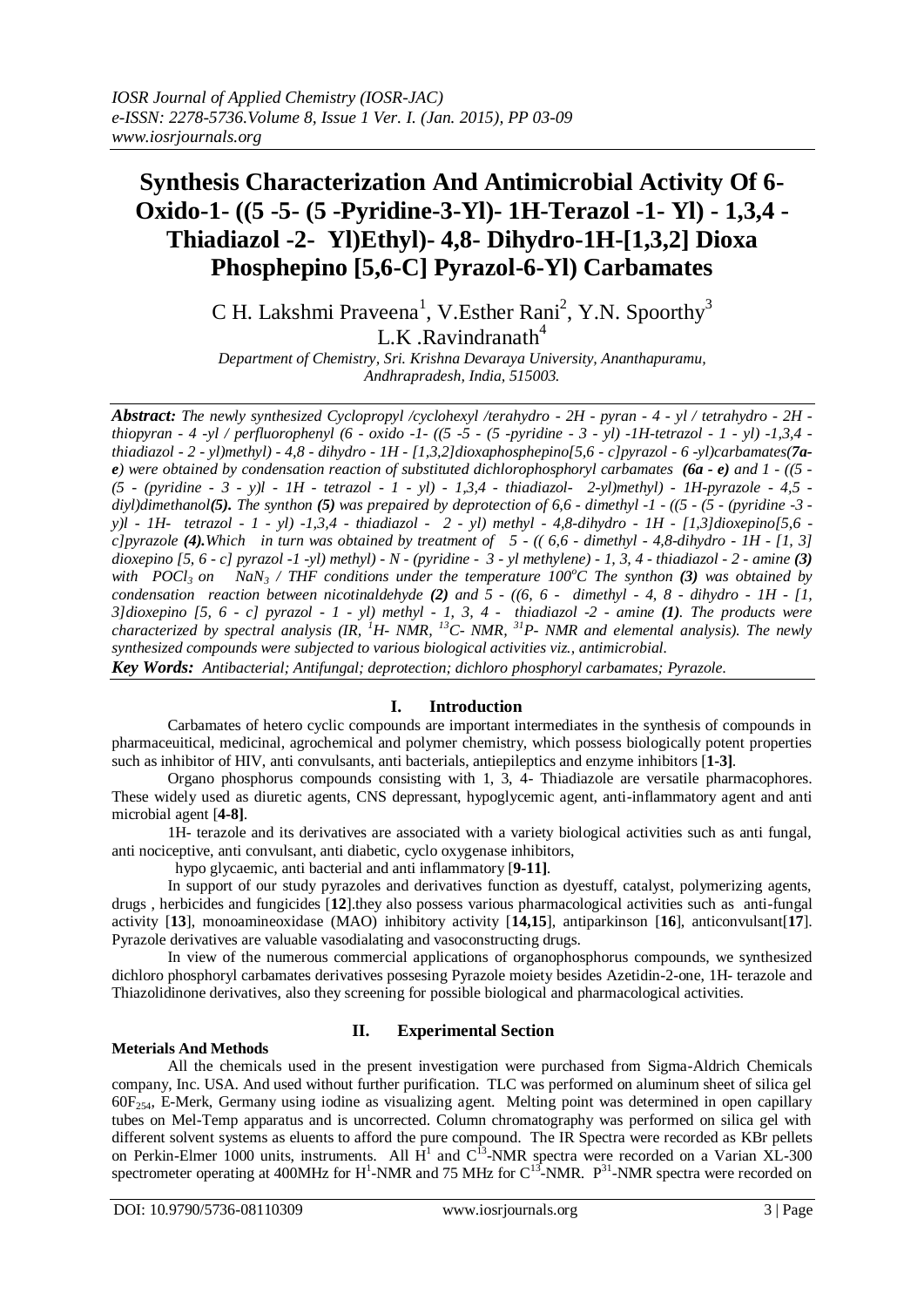a Varian XL-spectrometer operating at 161.89MHz. The compounds were dissolved in DMSO-d<sub>6</sub> and Chemical shifts were referenced to TMS ( $H^1$  and  $C^{13}$ -NMR) and 85%  $H_3PO_4$  ( $P^{31}$ -NMR). Mass spectral data was recorded on FAB-MS instrument at 70ev with direct inlet system. Elemental analysis was recorded on a Carlo Erba 1108 elemental Analyzer, Central Drug Research Institute, Lucknow, India.



# **Preparation of Intermediates**: [**18,19**] 6а-е **Reagents and reaction conditions:** (i) Dry toluene, -15 to -5<sup>0</sup>C, 30min, stirring. Compound  $\mathbb{R}$ Name Structure Cyclopropyl Cyclohexyl Tetra hydro-2H-pyran Tetrahydro-2H-thiopyran  $\epsilon$ d perfluorophenyl

A solution of cyclopropyl alcohol (0.51g, 0.004mole) in dry toluene (25ml) was added drop wise to Phosphorisocyanatidic dichloride (6, 0.64g, 0.004 mole) in dry toluene (30ml). After the addition, the temperature of the reaction mixture was maintained between  $-15$  to  $-5^{\circ}$ c for 30 minutes. Later the temperature of the mixture was raised to room temperature, with stirring for 30 minutes. Dichlorophosphorylcarbamate being insoluble in toluene was separated out .It was collected by filtration and dried under reduced pressure

Similar treatment of Cyclohexyl alcohol/ Terahydro-2H-pyran-4-yl alcohol / Tetrahydro-2H-thiopyran-4-ylalcohol/ 2,3,4,5,6-pentaflurophenol with Phosphorisocyanatidic dichloride in presence of dry toluene at -15 to -5<sup>0</sup>c for 30 minutes offered the respective derivatives of Cyclohexyl/ Terahydro-2H-pyran-4-yl/ Tetrahydro-2H-thiopyran-4-yl/.Perflurophenyl dichlorophosphoryl carbamates.

The structure of newly synthesized dichlorophosphoryl carbamates **(6a-e)** were established by IR, <sup>1</sup>HNMR and elemental analysis.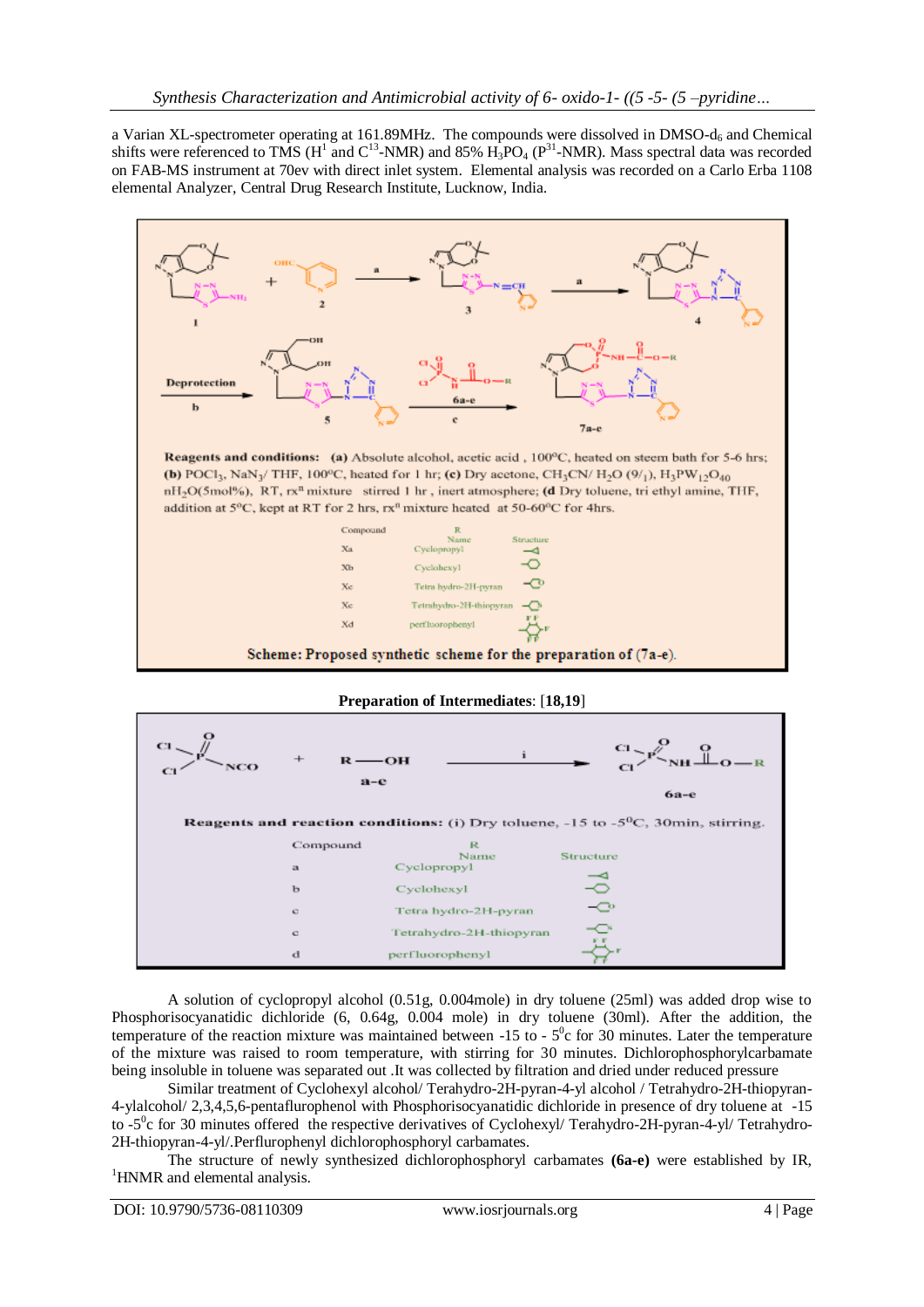## **III. Result And Discussion**

# **1. Synthesis of 5-((6,6-dimethyl-4,8-dihydro-1H-[1,3]dioxepino[5,6-c]pyrazol-1-yl)methyl)-N-(pyridin-3 ylmethylene)-1,3,4-thiadiazol-2-amine (3):[20]**

The synthesis and characterization of 5-((6,6-dimethyl-4,8-dihydro-1H-[1,3] dioxepino[5,6-c] pyrazol-1 yl)methyl)-1,3,4-thiadiazol-2-amine **(1)**was reported in literature[**21,22**]

Equimolar quantity of 5-**((**6,6-dimethyl-4,8-dihydro-1H-[1,3]dioxepino [5,6-c]pyrazol-1-yl**)** methyl**)** - 1,3,4-thiazol-2-amine **(1)** and Nicotinaldehydes **(2)** were dissolved in absolute alcohol, to this one a drop of acetic acid was added, then heated on a steam bath for  $5-6$  h at  $100^{\circ}$ C. After standing for 24 h at room temperature. The progress of the reaction was monitored by TLC using cyclohexane and ethyl acetate (9:1) solvent mixture as an eluent. At the end of reaction product  $5-(6,6-dimethyl - 4,8 - dihydro -1H-[1,3])$ dioxepino[5,6-c]pyrazol-1-yl)methyl)-N-(pyridin-3-ylmethylene)-1,3,4-thiadiazol-2-amine **(3)** was dried and recrystalised from warm absolute alcohol, mp136-138<sup>0</sup>C and yield 65. %. The structure of (3) was established by IR,  ${}^{1}$ H-NMR and elemental analysis.

#### **2. Synthesis of 6,6-dimethyl-1-((5-(5-(pyridin-3-y)l-1H-tetrazol-1-yl)-1,3,4-thiadiazol-2-yl)methyl-4,8 dihydro-1H-[1,3]dioxepino[5,6-c]pyrazole(4)[23]**

Schiff base (3) (0.004mol) and PCl<sub>5</sub> (0.004mol) was heated at  $100^{\circ}$ C for 1h. When the evolution of HCl ceased, excess of PCI<sub>3</sub> was removed under reduced pressure and the residual imidovl chloride was treated with an ice -cold solution of Sodium azide (0.0075 mol) and excess of Sodium acetate in water (25mol) and acetone (30 ml) with stirring . Stirring was continued for overnight. The progress of the reaction was monitored by TLC using cyclohexane and ethyl acetate (7:3) solvent mixture as mobile phase. After completion of the reaction, the solvent acetone was removed under reduced pressure. The remaining aqueous portion was extracted with Chloroform and dried. The yield of 6,6-dimethyl-1-((5-(5-(pyridin-3-y)l-1H-tetrazol-1-yl)-1,3,4-thiadiazol-2-yl)methyl-4,8-dihydro-1H-[1,3]dioxepino [5,6-c]pyrazole (4) was 65 % with mp 144-149 °C.

#### **3. Synthesis of 1 ((5-(5- (pyridine-3-yl) l-1H-tetrazol-1-yl) -1, 3, 4-thiadiazol-2-yl) -methyl) 1H-pyrazole-4, 5-diyl) dimethanol (5)**

The isopropylidenation of 1, 2-diols was carried out by a procedure as reported in the literature **[24]**. A suspension of the 6,6-dimethyl-1-((5-(5-(pyridin-3-y)l-1H-tetrazol-1-yl)-1,3,4-thiadiazol-2-yl)methyl-4,8-dihydro-1H-[1,3]dioxepino[5,6-c]pyrazole **(4)** (1 m mol ) in dry acetone and to this 5 mol % of phosphotungstic acid was added and the reaction mixture was stirred at room temperature under nitrogen atmosphere for 1 hour The progress of the reaction was monitored by TLC using cyclohexane and ethyl acetate (7:3) solvent mixture as mobilephase. After completion of the reaction, the solvent was removed under reduced pressure. The residue was extracted with dichloromethane ( $3\times20$  ml) and water, the combined organic layer was dried with Na<sub>2</sub>SO<sub>4</sub> and concentrated in vacuum to give the crude product. The crude product was purified by column chromatography on silica gel (60-120 mesh) with 15-30% ethyl acetate in cyclohexane as an eluent. The m p of  $(5)$  was 167-169<sup>0</sup>C with yield of...%. The structure of (5) was established by IR, <sup>1</sup>H-NMR and elemental analysis.

## **4. Synthesis of Cyclopropyl/cyclohexyl/ terahydro - 2H - pyran - 4 - yl/tetrahydro - 2H-thiopyran -4 - yl/ perfluorophenyl(6-oxido-1-((5-5-(5-pyridin-3-yl)-1H- tetrazol -1-yl)-1,3,4-thiadiazol-2-yl)methyl)-4,8 dihydro-1H-[1,3,2]dioxaphosphepino[5,6-c] pyrazol -6-yl)carbamates(7a-e)**

A solution of Cyclopropyl dichlorophosphoryl carbamate **(6a)** (0.002 mole) in 25 ml of dry toluene was added drop wise over a period of 20 minutes to a stirred solution of of 1 ((5-(5- (pyridine-3-yl) l-1Htetrazol-1-yl) -1, 3, 4-thiadiazol-2-yl) -methyl) 1H-pyrazole-4, 5-diyl) dimethanol **(5)** (0.002mole) and triethylamine (0.004mole) in 30 ml of dry toluene and 10ml of tetrahydrofuran at  $5^\circ$ c. After completion of the addition, the temperature of the reaction mixture was slowly raised to room temperature and stirred for 2 hours. Later the reaction mixture was heated to  $50{\text{-}}60^{\circ}\text{C}$  and maintained for 4 hours with stirring. The completion of the reaction was monitored by TLC analysis. Triethyl amine hydrochloric acid was filtered from mixture and solvent was removed under reduced pressure. The residue was washed with water and then recrystalized from aqueous 2-propanol to get pure compound of cyclopropyl(6-oxido-1-((5-(5-(pyridin-3-yl)1H-tetrazol-1-yl)- 1,3,4-thiadiazol-2-yl)methyl)-4,8 - dihydro - 1H - [1,3,2]dioxaphosphepino [5,6 - c] pyrazol - 6 - yl)carbamate **(7a)**, yield 178-180% and mp  $70^{\circ}$ C.

The similar procedure was adopted to synthesize **7b-e** by the reaction between **(5)**with Cyclohexyl alcohol**(6b)**Terahydro-2H-pyran-4-yl alcohol **(6c)** Tetrahydro-2H-thiopyran-4-yl alcohol**(6d)** 2,3,4,5,6 pentaflurophenol**(6e)** respectively. The Structures of **7a-e** were established by IR, <sup>1</sup>H-NMR, <sup>13</sup>C-NMR, and elemental analysis.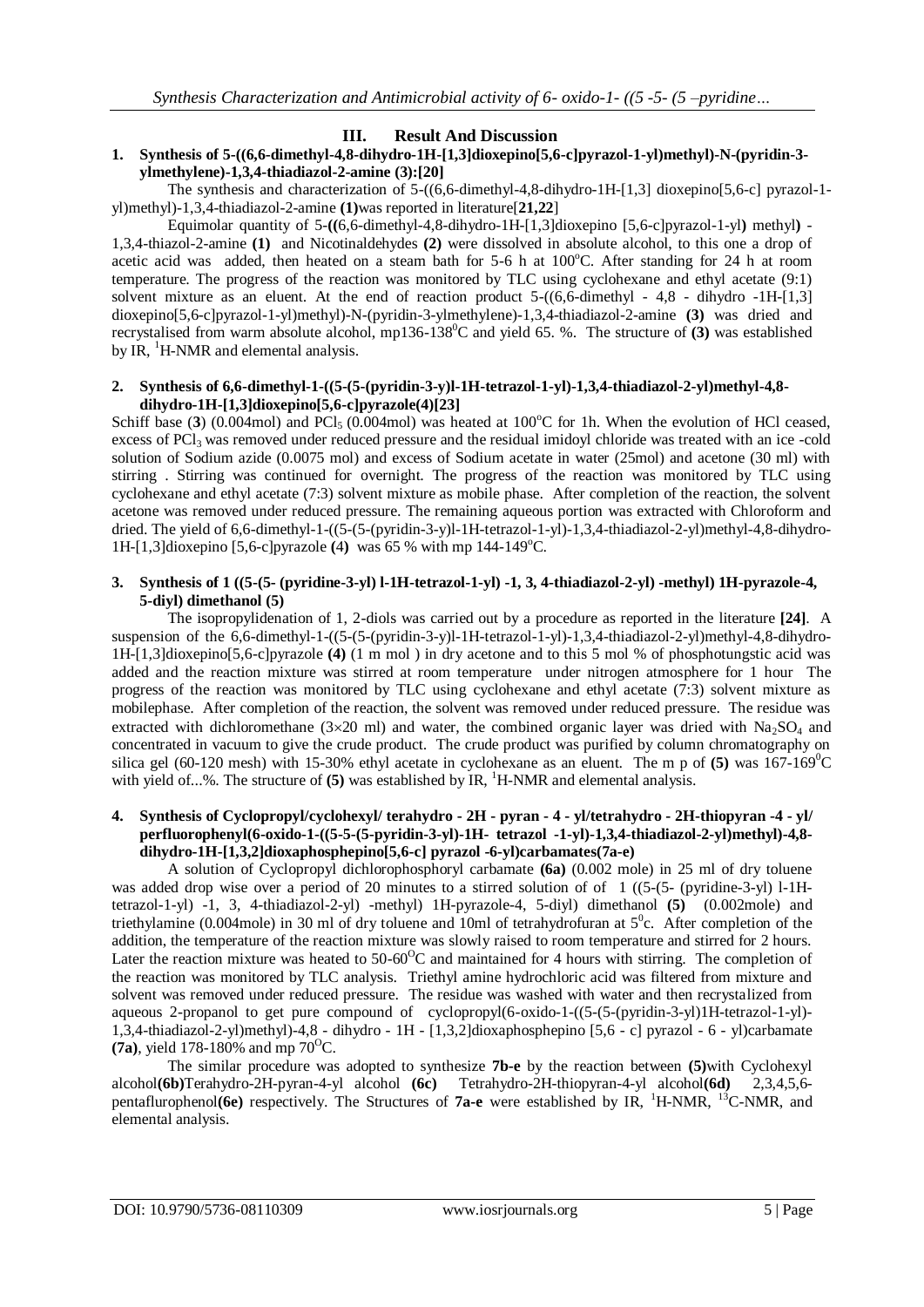**Spectral, Physical and analytical data for the compounds 7a-e:**

**Table .1: IR (KBr)) spectral data of Cyclopropyl / cyclohexyl / terahydro-2H -pyran -4 yl/tetrahydro-2H-thiopyran-4-yl/ perfluorophenyl(6- oxido- 1- ((5 - (5 -prydin-3-yl)- 1H-Terazol -1- yl) - 1,3,4 - thiadiazol -2-yl) methyl)- 4,8- dihydro-1H-[1,3,2]dioxaphosphepino [5,6-c] pyrazol-6-yl)carbamates (7a-e)**

| <b>COMP</b><br><b>OUND</b> | R                           | $\overline{v}/\delta$ , cm <sup>-1</sup> |       |       |                              |                 |                  |         |
|----------------------------|-----------------------------|------------------------------------------|-------|-------|------------------------------|-----------------|------------------|---------|
| (7)                        |                             | P-NH                                     | $P=O$ | Azide | <b>Carbamate</b><br>carbonyl | <b>Pyrazole</b> | <b>Terazolre</b> | $P-O-C$ |
| 7а                         | Cyclopropyl                 | 3325                                     | 1240  | 2120  | 1680                         | 1375-1487       | 1157             | 1190    |
| 7b                         | Cyclohexyl                  | 3323                                     | 1245  | 2130  | 1675                         | 1370-1485       | 1156             | 1185    |
| 7с                         | Tetrahydro<br>$-2H$ -pyran  | 3320                                     | 1248  | 2127  | 1673                         | 1375-1490       | 1145             | 1191    |
| 7d                         | Tetrahydro-2H-<br>thiopyran | 3328                                     | 1243  | 2119  | 1670                         | 1380-1495       | 1155             | 1194    |
| 7                          | Perfluorophenyl             | 3315                                     | 1230  | 2125  | 1690                         | 1385-1495       | 1160             | 1197    |

#### **Table.2:<sup>1</sup>H-NMR spectral data of Cyclopropyl / cyclohexyl / terahydro-2H -pyran -4- yl/tetrahydro-2Hthiopyran-4-yl/ perfluorophenyl(6- oxido-1- ((5 - (5 -prydin-3-yl)- 1H-Terazol -1- yl) - 1,3,4 - thiadiazol -2 yl)ethyl)- 4,8- dihydro-1H-1,3,2] dioxa phosphepino [5,6-c] pyrazol-6-yl)Carbamates (7a-e):**

| Comp | R                           | ${}^{1}H - NMR$ (DMSO – $d_6$ )( $\delta_{\text{ppm}}$ )                                                                                                                                                                                                                                                                                                                                                                                                                                                                      |
|------|-----------------------------|-------------------------------------------------------------------------------------------------------------------------------------------------------------------------------------------------------------------------------------------------------------------------------------------------------------------------------------------------------------------------------------------------------------------------------------------------------------------------------------------------------------------------------|
| 7а   | Cyclopropyl                 | 0.34- 0.58 (m, 4H, $-CH_2$ – of cyclopropyl) 2.69(m, 1H, -CH- of cyclopropyl ring attached to carbamate<br>moiety), 4.99(s, 2H, -CH2- flanked between pyrazole and 1,3,4-thiadiazole), 5.29 (s, 4H, two CH <sub>2</sub> group of<br>acetal), $\pi$ , 7.30 (s, 1H, of pyrazole ring) 7.57-9.24 (m, 4H, CH of pyridine) and 8.0(s, 1H, -NH- of<br>carbamate moiety).                                                                                                                                                            |
| 7Ь   | Cyclohexyl                  | $1.47 - 1.55$ (m, 10H, CH <sub>2</sub> of cyclohexyl), 3.91 (m, 1H, -CH- of cyclohexyl attached to carbamate moiety)<br>$4.99(s, 2H, -CH_2$ - flanked between pyrazole and 1,3,4-thiadiazole), 5.29 (s, 4H, two CH <sub>2</sub> group of acetal),<br>7.30 (s, 1H, of pyrazole ring) 7.57-9.24 (m, 4H, -CH- of pyridine) and $8.10(s, 1H, -NH -$ of carbamate<br>moiety.                                                                                                                                                       |
| 7с   | Tetrahydro<br>-2H-pyran     | 1.97 - 1.72 (m, 4H, -CH <sub>2</sub> - of tetrahydro-2H-pyran), 3.65 (t, 4H, CH <sub>2</sub> -O-CH <sub>2</sub> of tetrahydro-2H-pyran,<br>J=3.60Hz H-2 <sup>1</sup> and H-3 <sup>1</sup> ),4.07 (m, 1H, -CH - of tetrahydro-2H-pyran attached to carbamate moiety),<br>$4.99(s, 2H, -CH_2)$ -flanked between pyrazole and 1,3,4-thiadiazole),5.29 (s, 4H, two CH <sub>2</sub> group of acetal),<br>7.30 (s, 1H, of pyrazole ring) 7.57-9.24 (m, 4H, CH of pyridine) and $8.15(s, 1H, -NH - of$ carbamate<br>moiety).         |
| 7d   | Tetrahydro<br>-2H-thiopyran | 2.06 - 1.81 (m, 4H, CH <sub>2</sub> of terahydro-2H-thiopyran), 2.57 (t, 4H, CH <sub>2</sub> -S-CH <sub>2</sub> of tetrahydro-2H-<br>thiopyran, J=2.52Hz H-2 <sup>1</sup> and H-3 <sup>1</sup> ),4.17 (m, 1H, -CH-oftetrahydro-2H- thiopyran<br>attached to<br>carbamate), 4.99(s, 2H, -CH <sub>2</sub> flanked between pyrazole and 1,3,4-thiadiazole), 5.29 (s, 4H, two CH <sub>2</sub> group<br>of acetal), 7.30 (s, 1H, of pyrazole ring) 7.57-9.24 (m, 4H, CH of pyridine) and 8.07(s, 1H, -NH- of<br>carbamate moiety). |
| 7e   | Perfluorophenyl             | 4.99(s, 2H,-CH <sub>2</sub> - flanked between pyrazole and 1, 3,4-thiadiazole), 5.29 (s, 4H, two -CH <sub>2</sub> - group of<br>acetal),7.30 (s, 1H, of pyrazole ring) 7357-9.24 (m, 4H, -CH- of pyridine) and $8.15(s, 1H, -NH - of)$<br>carbamate moiety).                                                                                                                                                                                                                                                                  |

**Table.3:<sup>13</sup>C-NMR spectral data of Cyclopropyl / cyclohexyl / terahydro-2H -pyran -4- yl/tetrahydro-2Hthiopyran-4-yl/ perfluorophenyl(6- oxido-1- ((5 - (5 -prydin-3-yl)- 1H-Terazol -1- yl) - 1,3,4 - thiadiazol -2 yl)ethyl)- 4,8- dihydro-1H-1,3,2] dioxa phosphepino [5,6-c] pyrazol-6-yl)Carbamates (7a-e):**

| Comp | structure     | <sup>13</sup> C NMR (DMSO – $d_6$ )( $\delta_{ppm}$ )                                                                                                                                                                                                                                                                    |
|------|---------------|--------------------------------------------------------------------------------------------------------------------------------------------------------------------------------------------------------------------------------------------------------------------------------------------------------------------------|
|      |               |                                                                                                                                                                                                                                                                                                                          |
| 7а   | Cyclopropyl   | 135.2, 118.0, 141.0, 62.2, 61.1, 47.6, 168.0, 162.7, 163.5, 132.9, 135.4, 124.0, 147.9, 155.1, 157.6,                                                                                                                                                                                                                    |
|      |               | 43.0 and 3.7 corresponding to C <sub>1</sub> , C <sub>2</sub> , C <sub>3</sub> , C <sub>4</sub> , C <sub>5</sub> , C <sub>6</sub> , C <sub>7</sub> , C <sub>8</sub> , C <sub>9</sub> , C <sub>10</sub> , C <sub>11</sub> , C <sub>12</sub> , C <sub>13</sub> , C <sub>14</sub> , C <sub>18</sub> , C <sub>15</sub> , and |
|      |               | $C_{17}$ & $C_{18}$ .                                                                                                                                                                                                                                                                                                    |
| 7b   | Cyclohexyl    | 135.2, 118.0, 141.0, 62.2, 61.1, 47.6, 168.0, 162.7, 163.5, 132.9, 135.4, 124.0, 147.9, 155.1, 157.6,                                                                                                                                                                                                                    |
|      |               | 76.5, 30.82, 24.1 and 25.7 corresponding to $C_1$ , $C_2$ , $C_3$ , $C_4$ , $C_5$ , $C_6$ , $C_7$ , $C_8$ , $C_9$ , $C_{10}$ , $C_{11}$ , $C_{12}$ , $C_{13}$ , $C_{14}$ ,                                                                                                                                               |
|      |               | $C_{18}$ , $C_{15}$ , $C_{16}$ , $C_{17}$ & $C_{21}$ , $C_{18}$ & $C_{20}$ and $C_{19}$ .                                                                                                                                                                                                                                |
| 7с   | Tetrahydro    | 135.2, 118.0, 141.0, 62.2, 61.1, 47.6, 168.0, 162.7, 163.5, 132.9, 135.4, 124.0, 147.9, 155.1, 157.6,                                                                                                                                                                                                                    |
|      | $-2H$ -pyran  | 72.2, 33.4 and 63.2 corresponding to $C_1$ , $C_2$ , $C_3$ , $C_4$ , $C_5$ , $C_6$ , $C_7$ , $C_8$ , $C_9$ , $C_{10}$ , $C_{11}$ , $C_{12}$ , $C_{13}$ , $C_{14}$ , $C_{15}$ , $C_{16}$ ,                                                                                                                                |
|      |               | $C_{17}$ &C <sub>20</sub> and C <sub>18</sub> &C <sub>19</sub> .                                                                                                                                                                                                                                                         |
| 7d   | Tetrahydro    | 135.2, 118.0, 141.0, 62.2, 61.1, 47.6, 168.0, 162.7, 163.5, 132.9, 135.4, 124.0, 147.9, 155.1, 157.6,                                                                                                                                                                                                                    |
|      | -2H-thiopyran | 69.3, 32.2 and 25.5 corresponding to $C_1$ , $C_2$ , $C_3$ , $C_4$ , $C_5$ , $C_6$ , $C_7$ , $C_8$ , $C_9$ , $C_{10}$ , $C_{11}$ , $C_{12}$ , $C_{13}$ , $C_{14}$ , $C_{15}$ ,                                                                                                                                           |
|      |               | $C_{16}$ , $C_{17}$ & $C_{20}$ and $C_{18}$ & $C_{19}$ .                                                                                                                                                                                                                                                                 |
| 7e   |               | 135.2, 118.0, 141.0, 62.2, 61.1, 47.6, 168.0, 162.7, 163.5, 132.9, 135.4, 124.0, 147.9, 155.1, 157.6,                                                                                                                                                                                                                    |
|      | Perfluorophen | 142.0, 139.3, 142.4 and 140.1 corresponding to $C_1$ , $C_2$ , $C_3$ , $C_4$ , $C_5$ , $C_6$ , $C_7$ , $C_8$ , $C_9$ , $C_{10}$ , $C_{11}$ , $C_{12}$ , $C_{13}$ ,                                                                                                                                                       |
|      | vl            | $C_{14}$ , $C_{15}$ , $C_{16}$ , $C_{17}$ & $C_{21}$ , $C_{18}$ & $C_{20}$ and $C_{19}$ .                                                                                                                                                                                                                                |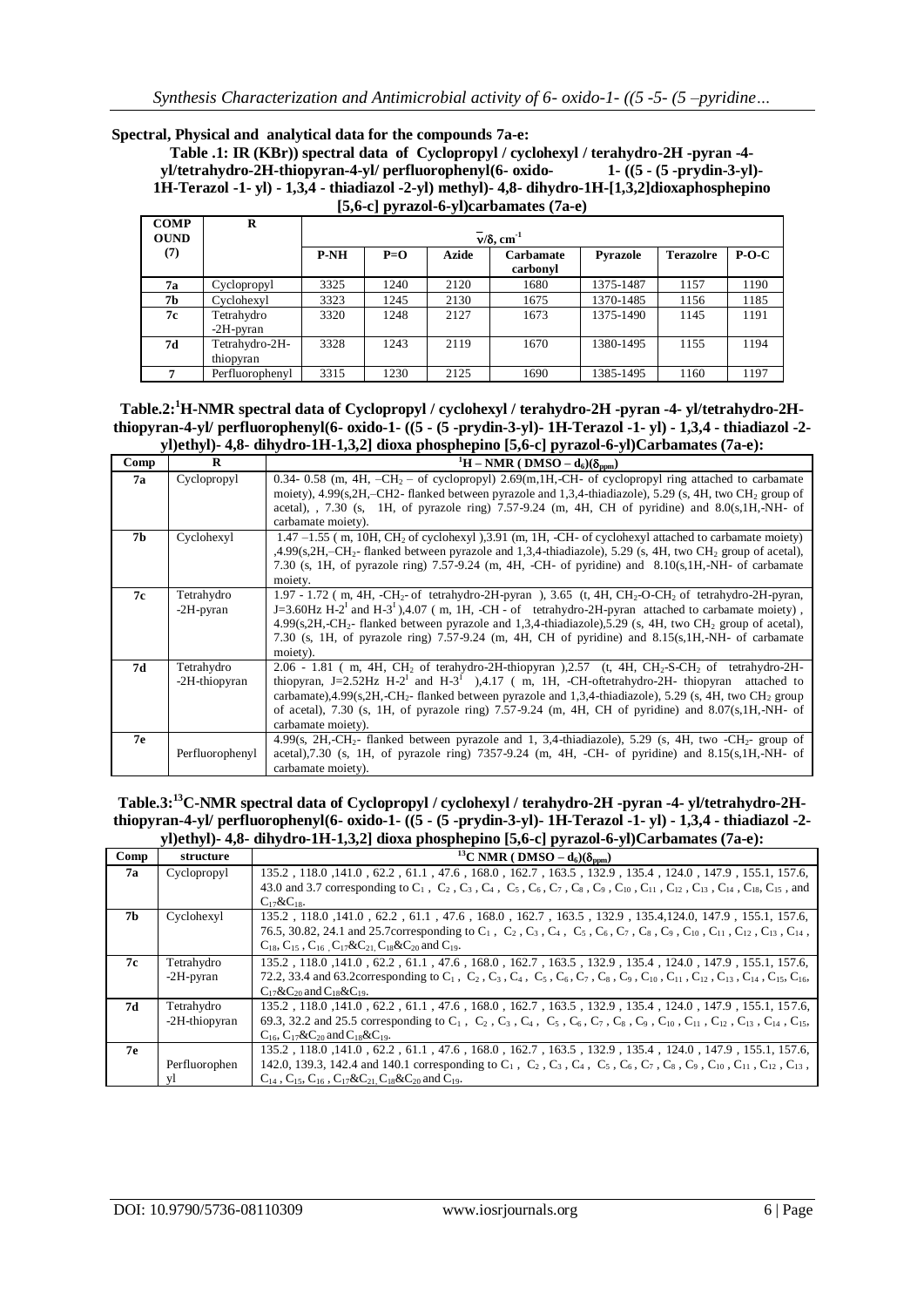**Table.4:<sup>31</sup>P-NMR spectra spectral data of Cyclopropyl / cyclohexyl / terahydro-2H -pyran -4 yl/tetrahydro-2H-thiopyran-4-yl/ perfluorophenyl(6- oxido-1- ((5 - (5 -prydin-3-yl)- 1H-Terazol -1- yl) - 1,3,4 - thiadiazol -2- yl)ethyl)- 4,8- dihydro-1H-1,3,2] dioxa phosphepino [5,6-c] pyrazol-6-yl)Carbamates** 

**(7a-e):**

| COMP(7) | <b>STRUCTURE</b>        | $31P - NMR$ (DMSO – d <sub>6</sub> ) ( $\delta_{PPM}$ ) |
|---------|-------------------------|---------------------------------------------------------|
| 7а      | Cyclopropyl             | $-9.30, 0.70$                                           |
| 7b      | Cyclohexyl              | $-10.70, 0.60$                                          |
| 7с      | Tetrahydro-2H-pyran     | $-9.60,075$                                             |
| 7d      | Tetrahydro-2H-thiopyran | $-9.65, 0.65$                                           |
| 7е      | Perfluorophenyl         | $-8.90, 0.80$                                           |

|  |  |  | Table.5 Physical and Analytical data of compounds synthesized as per the scheme |  |
|--|--|--|---------------------------------------------------------------------------------|--|
|--|--|--|---------------------------------------------------------------------------------|--|

| <b>COMPOUND</b> | <b>MOLECULAR</b>                 | $mp ({}^{0}C)$<br><b>YIELD</b> |     |                                                                     | <b>ELEMENTAL ANALYSIS</b>                                           |  |
|-----------------|----------------------------------|--------------------------------|-----|---------------------------------------------------------------------|---------------------------------------------------------------------|--|
|                 | <b>FORMULA</b>                   |                                | (%) | <b>FOUND</b>                                                        | <b>CALCULATED</b>                                                   |  |
| 3               | $C_{17}H_{18}N_6O_2S$            | $136 -$<br>$138^{\circ}$ C     | 65% | C:54.62%<br>H:4.40%<br>$N: 22.09\%$ .<br>S:8.46%                    | C:55.12%<br>H:4.90%<br>N: 22.69%.<br>S:8.66%                        |  |
| 4               | $C_{17}H_{17}N_9O_2S$            | 144-146<br>${}^oC$             | 65% | C:47.83%<br>$H:4.11\%$<br>N: 30.04%.<br>S:7.59%                     | $C:49.63\%$<br>H:4.61%<br>N: 30.64%.<br>S:7.79%                     |  |
| 9               | $C_{14}H_{13}N_9O_2S$            | 167-169<br>$^{0}C$             | 70% | C:4.48%<br>$H : 3.03\%$<br>N:33.34%<br>S:8.43%                      | C:45.28%<br>$H:3.53\%$<br>N:33.94%<br>S:8.63%                       |  |
| 7а              | $C_{18}H_{17}N_{10}O_5PS$        | 178-180<br>$^{0}C$             | 70% | C:41.06%<br>H:2.82%<br>N:26.55%<br>$P: 5.30\%$<br>S:6.01%           | C:41.86%<br>H:3.32%<br>N:27.15%<br>$P: 6.00\%$<br>S:6.21%           |  |
| 7 <sub>b</sub>  | $C_{21}H_{23}N_{10}O_5PS$        | 157-159<br>$\mathbf{O}_C$      | 60% | C:44.36%<br>H:3.65%<br>N:24.48%<br>P: 4.85%<br>S:5.54%              | C:45.16%<br>H:4.15%<br>N:25.08%<br>P: 5.55%<br>S:5.74%              |  |
| 7с              | $C_{20}H_{21}N_{10}O_6PS$        | 173-175<br>$^{0}C$             | 69% | C:42.06%<br>H:3.28%<br>N:24.39%<br>$P: 4.93\%$<br>$S:5.52\%$        | C:42.86%<br>H:3.78%<br>N:24.99%<br>P: 5.53%<br>S:5.72%              |  |
| 7d              | $C_{20}H_{21}N_{10}O_5PS_2$      | 165-167<br>$^{0}C$             | 65% | C:40.86%<br>H:3.17%<br>N:23.69%<br>$P: 4.77\%$<br>$S:10.92\%$       | C:41.66%<br>H:3.67%<br>N:24.29%<br>$P: 5.37\%$<br>S:11.12%          |  |
| 7 <sub>e</sub>  | $C_{21}H_{12}F_5N_{10}O_5P$<br>S | 204-206<br>$^{0}C$             | 75% | C:38.52%<br>H:1.38%<br>F: 13.99%<br>N:21.20%<br>P: 4.12%<br>S:4.79% | C:39.32%<br>H:1.88%<br>F: 14.79%<br>N:21.80%<br>P: 4.82%<br>S:4.99% |  |

## **Biological activity:**

The antimicrobial activity [**25**] of chemical compound is influenced by physical and biological characteristics [**26**].It has been well established that physiological activity is a function of the chemical structure of compound [**27**].Heterocyclic organic compounds containing phosphorus, oxygen, nitrogen or sulfur in the ring system are expected to be more active due to the presence of hetero atoms[**28**].

In view of this, the synthesized new organophosphorus heterocyclic compounds have been tested for their antimicrobial activity.

#### **Antibacterial activity:**

Organo phosphorus Pyrazole Carbamates containing 1H-terazoles (7a-e) reported in respectively were offered average antimicrobial activity against the Staphylococcus aureus NCCS 2079, BacillusCerus NCCS 2106, Escherichia coli NCCS 2065 and Pseudomonas aeruginosa NCCS 2200 at the concentration of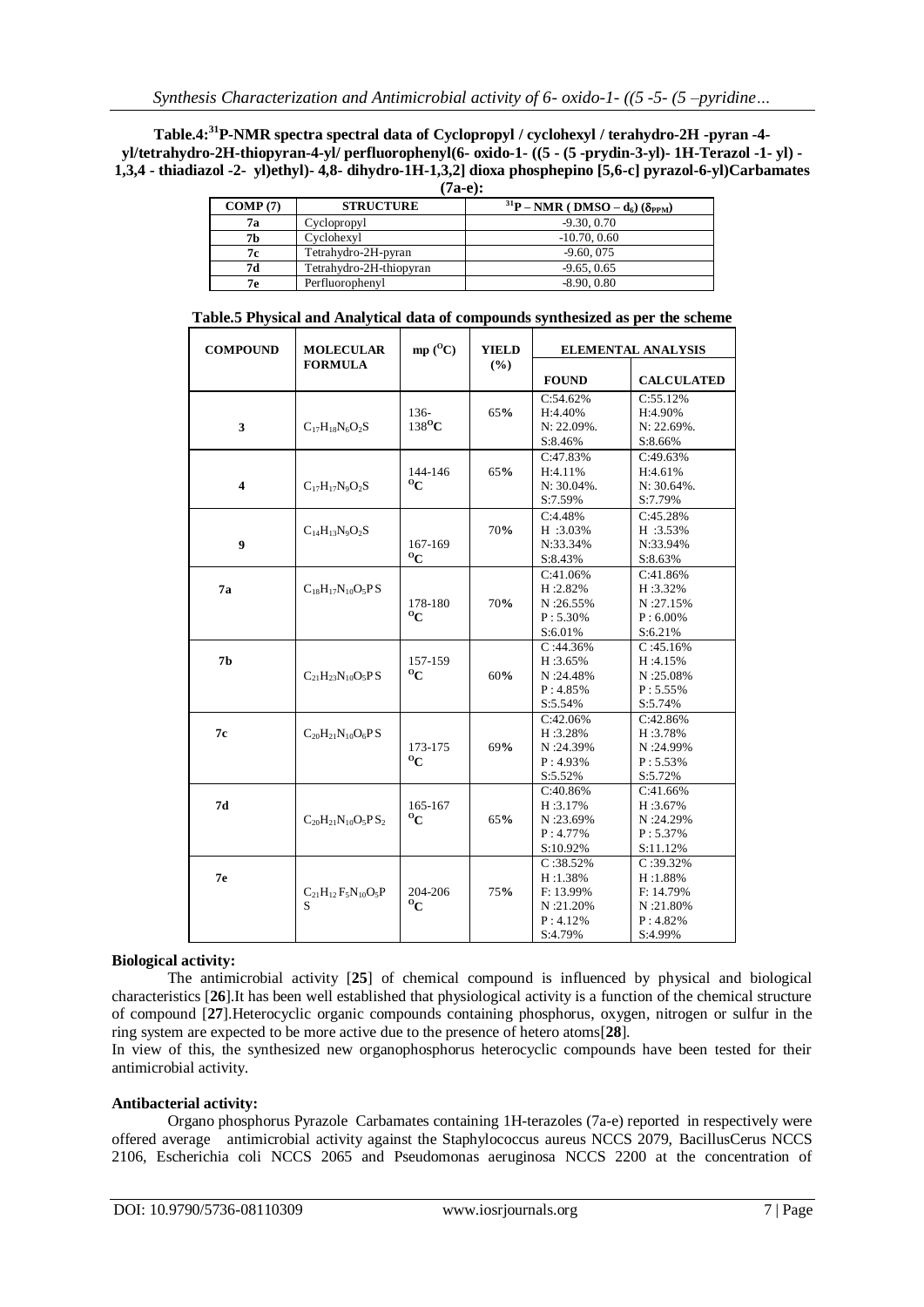250µg/disc. Organo phosphorus pyazole carbamate of Tetrahydro-2H-pyran (**7c,)** and Tetrahydro-2H-thiopyran (**7d)** were exhibited more activity than other compounds of the series.

**Antibacterial activity of Cyclopropyl / cyclohexyl / terahydro-2H -pyran -4- yl/tetrahydro-2H-thiopyran-4-yl/ perfluorophenyl(6- oxido-1- ((5 - (5 -prydin-3-yl)- 1H-Terazol -1- yl) - 1,3,4 - thiadiazol -2- yl)ethyl)- 4,8- dihydro-1H-1,3,2] dioxa phosphepino [5,6-c] pyrazol-6-yl)Carbamates (7a-e): Antifungal activity**

|                            |                         | Zone of inhibition (mm)                                              |                                                                       |                                                               |                                                                        |  |
|----------------------------|-------------------------|----------------------------------------------------------------------|-----------------------------------------------------------------------|---------------------------------------------------------------|------------------------------------------------------------------------|--|
| <b>COMPOU</b><br><b>ND</b> | R                       | <b>Staphylococus</b><br>aureus<br><b>NCCS2079</b><br>$250(\mu g/ml)$ | <b>Bacillus</b><br><b>Cerus</b><br><b>NCCS2106</b><br>$250(\mu g/ml)$ | <b>Escherichia Coli</b><br><b>NCCS2065</b><br>$250(\mu g/ml)$ | <b>Pseudomonas</b><br>aeruginosa<br><b>NCCS2200</b><br>$250(\mu g/ml)$ |  |
| 7a                         | Cyclopropyl             | 10                                                                   | 13                                                                    | 12                                                            |                                                                        |  |
| 7Ь                         | Cyclohexyl              | 13                                                                   | 16                                                                    | 15                                                            | 14                                                                     |  |
| 7с                         | Tetrahydro-2H-pyran     |                                                                      | 20                                                                    | 19                                                            | 18                                                                     |  |
| 7d                         | Tetrahydro-2H-thiopyran | 15                                                                   | 18                                                                    | 17                                                            | 16                                                                     |  |
| 7е                         | Perfluorophenyl         | 12                                                                   | 15                                                                    | 14                                                            | 13                                                                     |  |
|                            | Amoxicillin             | 21                                                                   | 27                                                                    | 24                                                            | 22                                                                     |  |

Organo phosphorus Pyrazole Carbamates containing 1H-terazoles **(7a-e)** as synthesized in **section**  respectively ofwere offered average antifungal activity against the Aspergillus niger NCCS1196 and Candida albicans NCCS 3471 at the concentration of 250µg/disc. Organo phosphorus pyrazole carbamate system consisting of penta fluoro benzene (**7e**,**)** Tetrahydro-2H-thiopyran (**7d) and** Tetrahydro-2H-pyran(**7c**,**)** were exhibited more activity than other compounds of the series

**Antifungal activity of Cyclopropyl / cyclohexyl / terahydro-2H -pyran -4- yl/tetrahydro-2H-thiopyran-4 yl/ perfluorophenyl(6- oxido-1- ((5 - (5 -prydin-3-yl)- 1H-Terazol -1- yl) - 1,3,4 - thiadiazol -2- yl)ethyl)- 4,8- dihydro-1H-1,3,2] dioxa phosphepino [5,6-c] pyrazol-6-yl)Carbamates (7a-e):**

|                            |                         | Zone of inhibition (mm)                                  |                                                          |  |  |
|----------------------------|-------------------------|----------------------------------------------------------|----------------------------------------------------------|--|--|
| <b>COMPO</b><br><b>UND</b> | R                       | Aspergillus niger<br><b>NCCS 1196</b><br>$250(\mu g/ml)$ | Canadida albicans<br><b>NCCS 3471</b><br>$250(\mu g/ml)$ |  |  |
| 7а                         | Cyclopropyl             | 12                                                       | 15                                                       |  |  |
| 7b                         | Cyclohexyl              | 14                                                       | 17                                                       |  |  |
| 7с                         | Tetrahydro-2H-pyran     | l 5                                                      | 18                                                       |  |  |
| 7d                         | Tetrahydro-2H-thiopyran | 16                                                       | 19                                                       |  |  |
| Perfluorophenyl<br>7е      |                         | ۱7                                                       | 20                                                       |  |  |
| Ketoconazole               |                         | 22                                                       | 25                                                       |  |  |

## **IV. Conclusions**

The newly synthesized compounds of Cyclopropyl / cyclohexyl / terahydro-2H -pyran -4 yl/tetrahydro-2H-thiopyran-4-yl/ perfluorophenyl(6- oxido-1- ((5 - (5 -prydin-3-yl)- 1H-Terazol -1- yl) - 1,3,4 thiadiazol -2- yl)ethyl)- 4,8- dihydro-1H-1,3,2] dioxa phosphepino [5,6-c] pyrazol-6-yl)Carbamates (**7a-e**) were found to be active in the study of anti-bacterial and anti-fungal activity. It can be concluded that this class of compounds certainly holds great promise towards the pursuit to discover novel classes of antimicrobial agents.

#### **Acknowledgement**

The authors (CH.L.P and V.E.R) thanks to U G C – S A P and U G C – B S R, New Delhi for financial assistance. They are also thankful to IICT Hyderabad and CDRI Lucknow for spectral and analytical data.

#### **References**

- [1]. P Tundo, CR McElory, F Arico, Syn Lett., 2010, 10, 1567-1571. (b) LR Morgan, RF Struck, WR Waud, Cancer Chemother.Pharmacol., 2009, 64, 829-835.
- [2]. J Deng, W Zhao, W Yang, React Funct Polym., 2006, 67, 828-835. (b) JC jung, MA Avery, Tetrahedron Lett., 2006, 47, 7969- 7072
- [3]. S Gattinoni, CD Simone, S Dallavalle, Bioorg Med Chem Lett., 2010, 20,4406-4411. (b)J AO Meara, A Jakalina, S La Planate, Bioorg Med Chem Lett., 2007, 9 3362-3366. (c) M. R. Hema, M. Ramaiah, V.P. Vaidya, B.S.Shivakumar and G.S. Suresh J.Chem. Pharm.Res, 2013, 5(4), 47-51.
- [4]. Roblin, R.-O. (Jr); Clapp, J.-W. J. Am. Chem. Soc. 1950, 72,4890. (b) Vaughan, J.-R. (Jr); Eichler, J.-A.; Anderson, G.-W. J. Org.Chem. 1956, 21, 700.
- [5]. Maffii, G.; Testa, E.; Ettore, R.-H. Farmaco (Pavia) Ed. Sci.1958, 13, 187; C. A., 1959, 53, 2211. (b) Mishra, P.; Shakya, A.-K.; Agrawal, R.-K.; Patnaik, G.-K. J. Indian. Chem. Soc. 1990, 67, 520.
- [6]. Mhasalkar, M.-Y.; Shah, M.-H.; Pilankar, P.-D.; Nikam, S.-T.; Anantnarayan, K.-G.; Deliwala, C.-V. J. Med. Chem. 1971, 14, 1000. (b) Ger. Patent, 1079057 (1958); C. A., 1962, 7339f.